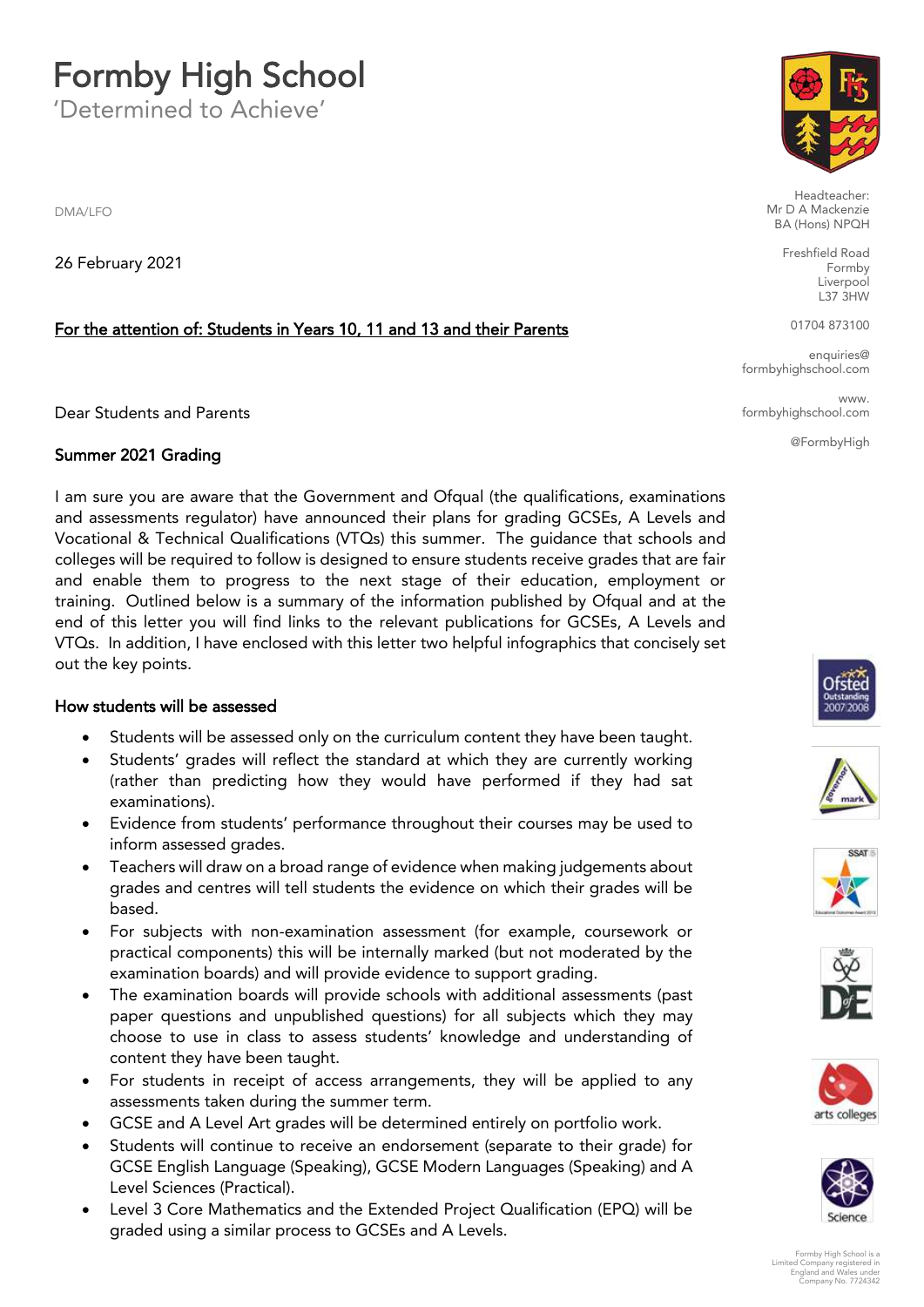- $\overline{\phantom{a}}$ • Schools and colleges will be required to implement internal quality assurance procedures, including<br>considering how this vear's grades compare with outcomes for cohorts from provious vears who sat considering how this year's grades compare with outcomes for cohorts from previous years who sat
	- Examination boards will conduct their own quality assurance, checking a sample of schools and<br>colloges to ensure their internal quality assurance systems are effective
	- Examination boards will only issue results once they are satisfied by the quality assurance process and they may make changes to grades if they determine that they are not a 'reasonable exercise of academic judgement'.
	- The Head of Centre (Headteacher) will be required to sign a declaration confirming that the<br>requirements for internal quality assurance have been met requirements for internal quality assurance have been met.

#### Appeals

- Whilst we hope this will not be necessary, students will be able to appeal against their grades.
- They may request that the school checks for an administrative or procedural error.
- If students believe a grade is wrong, they may request an appeal is submitted to the examination<br>board by school on their behalf and the examination board will determine whether the grade issued represents a 'reasonable exercise of academic judgement'.
- A grade may go up or down at appeal.<br>• Of well will cancult at a later atom an up to their and for an
- Ofqual will consult at a later stage on whether to offer an Autumn examination series.

- Vocational & Technical Qualifications (VTQs) • An approach similar to grading GCSEs and A levels will be adopted for VTQs such as BTECs.
	- Teachers will make informed judgements on the grades students will receive using a variety of evidence, including performance in tasks or assessments that have already been completed.

#### $R = \frac{1}{2}$

- A Levels 10 August 2021
- GCSEs 12 August 2021

I would like to reassure you that examinations have been cancelled, although it will be necessary for teachers to<br>carry out some formal assessment of students' knowledge and understanding of the content they have been taught in order to make accurate and fair judgements on grades. Over the next few weeks, I will share more detail with you about the approach we will take at Formby High School to ensure all of our students receive the grades their efforts deserve. In the meantime, I would ask that you all try not to worry unduly and our students  $\epsilon$  entinue to work hard and try their best ever the semina weeks continue to work hard and try the community were the community were the community were the community of the community of the community of the community of the community of the community of the community of the community of

We are looking forward to meeting with Year 11 students and parents at next week's Subject Consultation<br>Evening but I would respectfully ask that you do not quiz teachers on likely grades and how judgements will be made. At this stage, teachers have very little information about the grading process and the time available at Subject Consultation Evening will be more productively spent discussion apoprose and focus areas for  $S$  in  $\mathbb{R}^n$  are more productively spent discussion  $\mathbb{R}^n$  spent discussion  $\mathbb{R}^n$  are as follows: improvement.

I hope that this information is helpful and I will provide further updates in due course.

- [DfE / Ofqual Awarding qualifications in Sum](https://assets.publishing.service.gov.uk/government/uploads/system/uploads/attachment_data/file/965005/6747-1_decisions_-_GQ_consultation_on_awarding_grades_in_2021.pdf)[mer 2021](https://www.gov.uk/government/publications/awarding-qualifications-in-summer-2021/awarding-qualifications-in-summer-2021)
- [Consultation decisions GCSE](https://assets.publishing.service.gov.uk/government/uploads/system/uploads/attachment_data/file/964973/6748-1_-_Decisions_-_VTQ_Consultation_on_awarding_grades_in_2021.pdf)s and A Levels
- Consultation decisions VTQs

Yours sincerely D A Mackenzie Headteacher Headteacher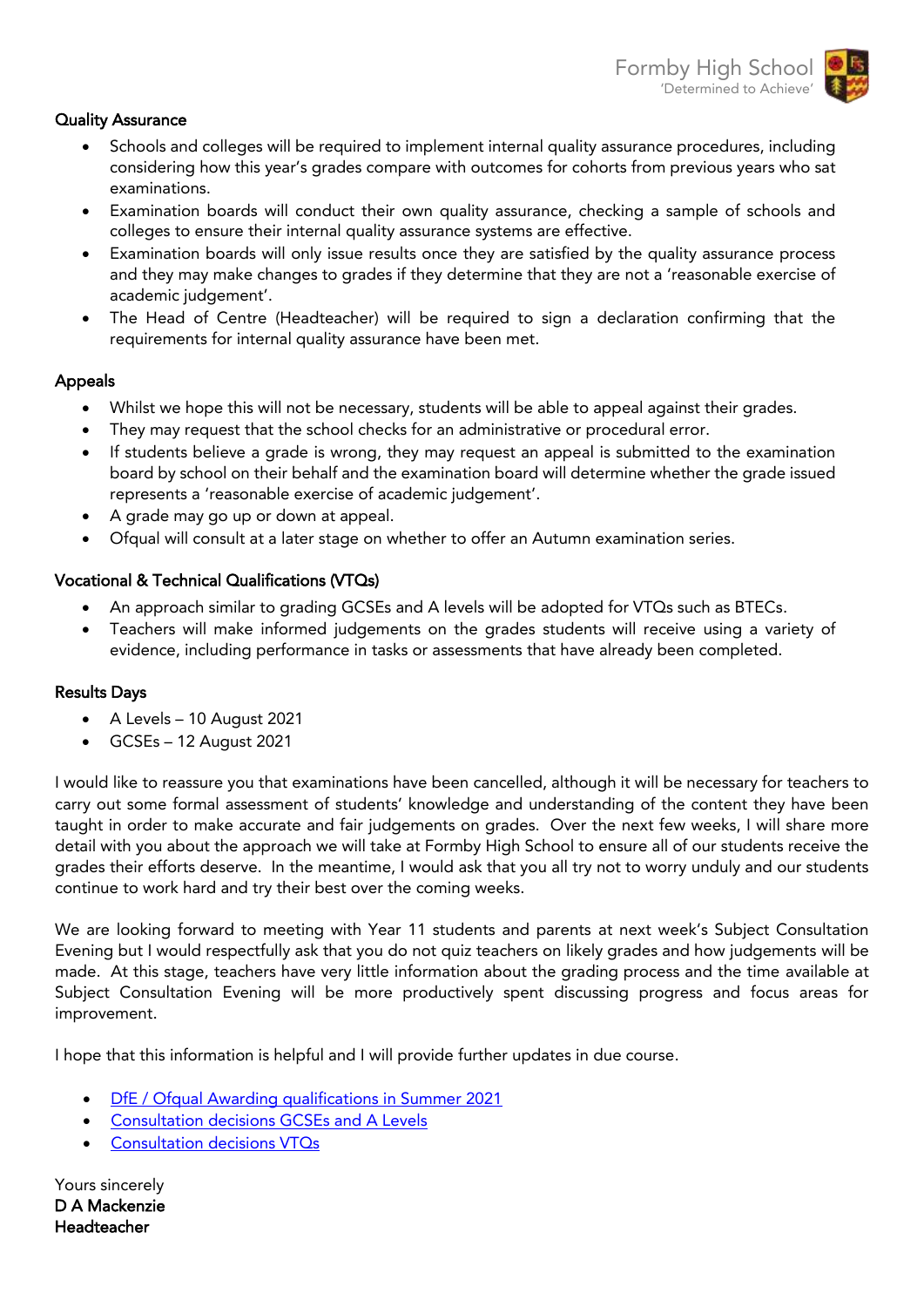# How GCSEs, AS and A levels will be awarded in summer 2021

## **Working out your grade**



Graded by teacher judgement



Not graded by an algorithm



School and college assessments can continue



You'll only be assessed on what you've been taught



Your teacher will tell you what evidence is used to grade you



Private candidates to work with a school, college or exam centre to provide evidence for them to be graded















## **Evidence**

**Results and appeals** 

Mocks, tests and work already done can be used as evidence

Non-exam assessment should continue

Non-exam assessments can be used as evidence even if incomplete

Art & design grade based only on your portfolio

Teachers can use question banks provided by exam boards if they want to

Results will be based on completed and future work, so keep doing your best



**Results days GCSE** 



If you're unhappy with your grade, you can appeal it. First step is to submit an appeal to your school or college.

You can find out more details from your school, visiting the Ofqual website



www.gov.uk/ofqual

#### Ofqual/21/6751/2

## AS and A level 10 August 12 August

# college or exam board, or by